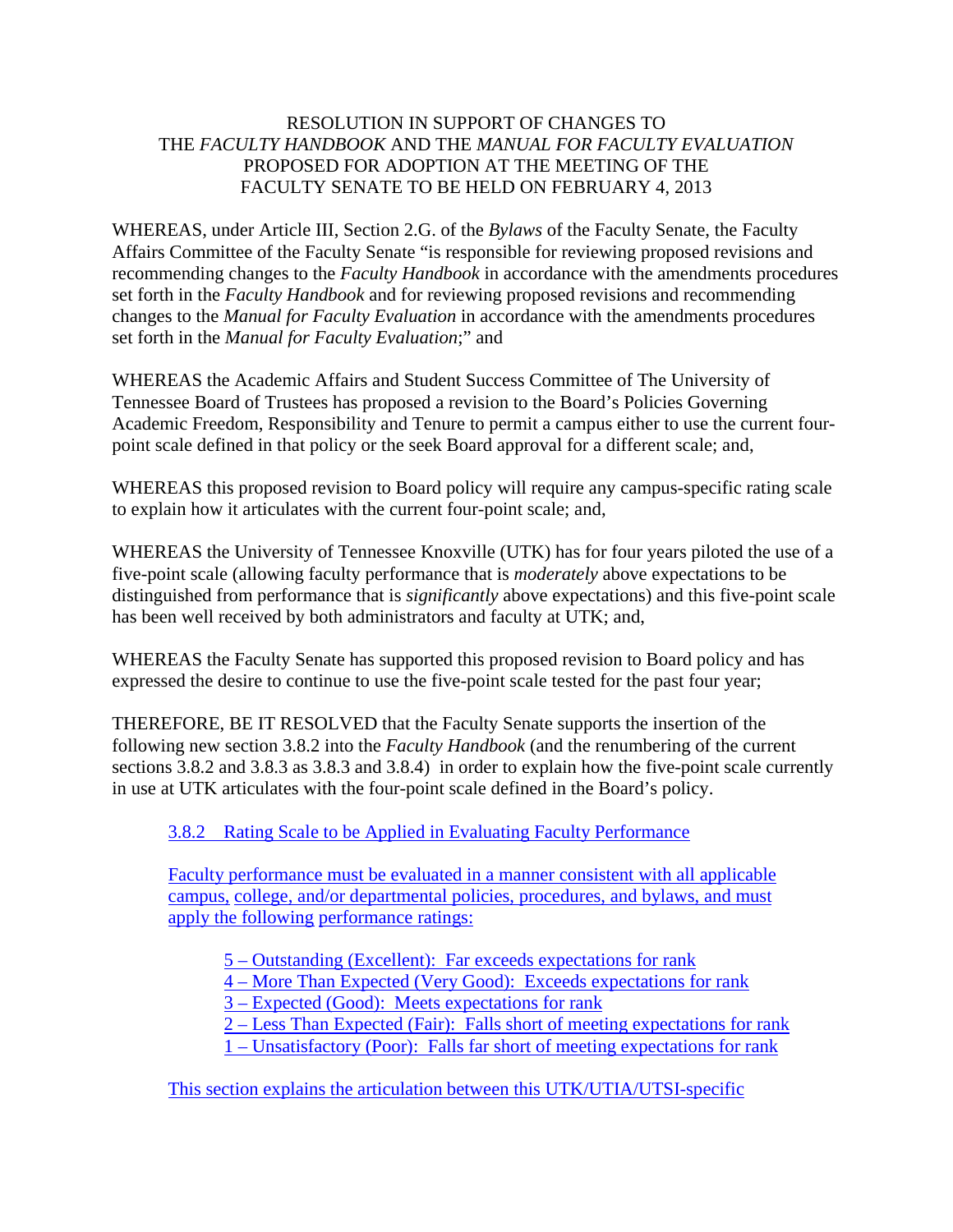performance rating scale and the scale provided in the Board of Trustees Policies Regarding Academic Freedom, Responsibility and Tenure. That articulation is necessary for application of certain policies and procedures (for example the Cumulative Performance Review process):

- A faculty member who receives an Overall performance rating of a 2 or 1 is required to submit an improvement plan.
- For purposes of Cumulative Performance Review, an Overall performance rating of 2 is consistent with "Needs Improvement for Rank" in UT Board of Trustees Policy Governing Academic Freedom, Responsibility, and Tenure." An evaluation rating of 1 is consistent with "Unsatisfactory for Rank" in the same document.

A faculty member with an Overall performance rating of 5, 4, or 3 is eligible for any merit pay or other performance-based salary increase that may be authorized under campus, college, and/or departmental rules or guidelines. He/she is also eligible for any across-the-board salary increase.

A faculty member with an Overall rating of 2 is not eligible for any merit pay or other performance-based salary increase that may be authorized under campus, college, and/or departmental rules or guidelines, but he/she is eligible for any across-the-board salary increase.

 A faculty member with an Overall rating of 1 is not eligible for any merit pay or other performance-based salary increase that may be authorized under campus, college, and/or departmental rules or guidelines, nor is he/she eligible for any across-the-board salary increase.

Within 30 days of receipt of the fully executed annual review form, any faculty member whose overall performance is rated either 2 or 1 must collaborate with the Department Head on an Annual Review Improvement Plan to be reviewed by the Head and recommended by him/her to the Dean for review and approval/denial. The next year's annual review must include a progress report that clearly describes improvements in any area(s) rated at the level of 2 or 1 in the evaluation that necessitated the improvement plan.

3.8.32 Annual Retention Review for Tenure-Track Faculty Members

In addition to (and at The University of Tennessee, Knoxville and the University of Tennessee Space Institute, coincident with) the annual performance and planning review described in Section 3.8.1, tenure-track faculty members receive an annual retention review. See Section 3.11.3.

3.8.43 Cumulative Performance Review for Tenured Faculty Members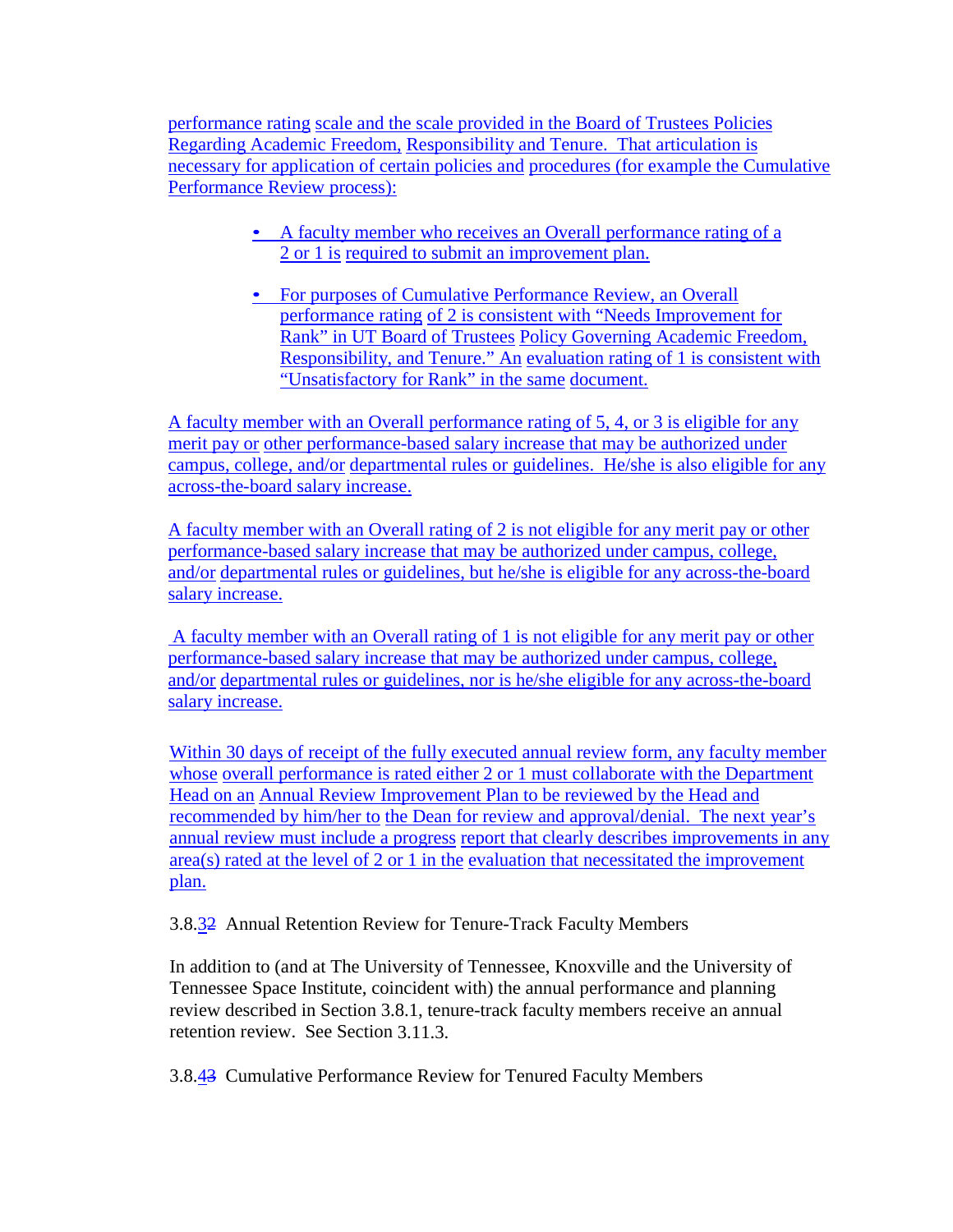Cumulative performance reviews for tenured faculty are triggered . . . .

AND BE IT FURTHER RESOLVED that the Faculty Senate supports the following revisions in the *Manual for Faculty Evaluation* in order to replace references to the four-point scale with corresponding references to the five point scale.

**I. B. 1. e. The department head's report.** The department head makes an independent recommendation on retention and reports this recommendation on the Retention Review Form. The department head's report includes a written recommendation to the dean as to retention or non-retention, including an evaluation of performance that uses the ratings for annual performance and planning reviews (see Part II)—from "exceeds" expectationoutstanding" to "unsatisfactory." The department head signs the Retention Review Form.

**II.A.1. Policies Governing Annual Review**. Policies adopted by The University of Tennessee Board of Trustees require that each faculty member and his or her department head engage in a formal annual performance-and-planning review. Each faculty member's annual performance-and-planning review must proceed from guidelines and criteria contained in Sections 3.8.1 and 3.8.2 of the *Faculty Handbook*, this manual, and collegiate or departmental bylaws.

## **II. B. 2. f.** a current *curriculum vitae.*

Collegiate or departmental bylaws may require that less extensive review materials be submitted by a tenured faculty member who (i) received an overall rating in his or her most recent annual review indicating that his or her performance meets, or exceeds, or far exceeds expectations for his or her rank and (ii) is not under a Cumulative Performance Review (as described in Part V of this manual). A faculty member meeting the criteria set forth in clauses (i) and (ii) of the preceding sentence is in "Good Standing."

**II.B.4.c**. The department head indicates on the Annual Review Form the faculty member's performance evaluation, selecting from the categories: 5 – Outstanding (Excellent): Far exceeds expectations for rank; 4 – More Than Expected (Very Good): Exceeds expectations for rank;  $3 -$  Expected (Good): Meets expectations for rank;  $2 -$ Less Than Expected (Fair): Falls short of meeting expectations for rank; and 1 – Unsatisfactory (Poor): Falls far short of meeting expectations for rank, where the evaluation is whether the performance of the faculty member exceeds expectations for his or her rank, meets expectations for his or her rank, needs improvement for his or her rank, or is unsatisfactory for his or her rank, based on previously established objectives for that faculty member and departmental bylaws (including the department's criteria for the various ratings at the different ranks).

II.B.8.b**. Dissent from the department head's rating.** In cases where the dean does not concur with the department head's rating, the dean (i) assigns a different rating  $(5 -$ Outstanding (Excellent): Far exceeds expectations for rank; 4 – More Than Expected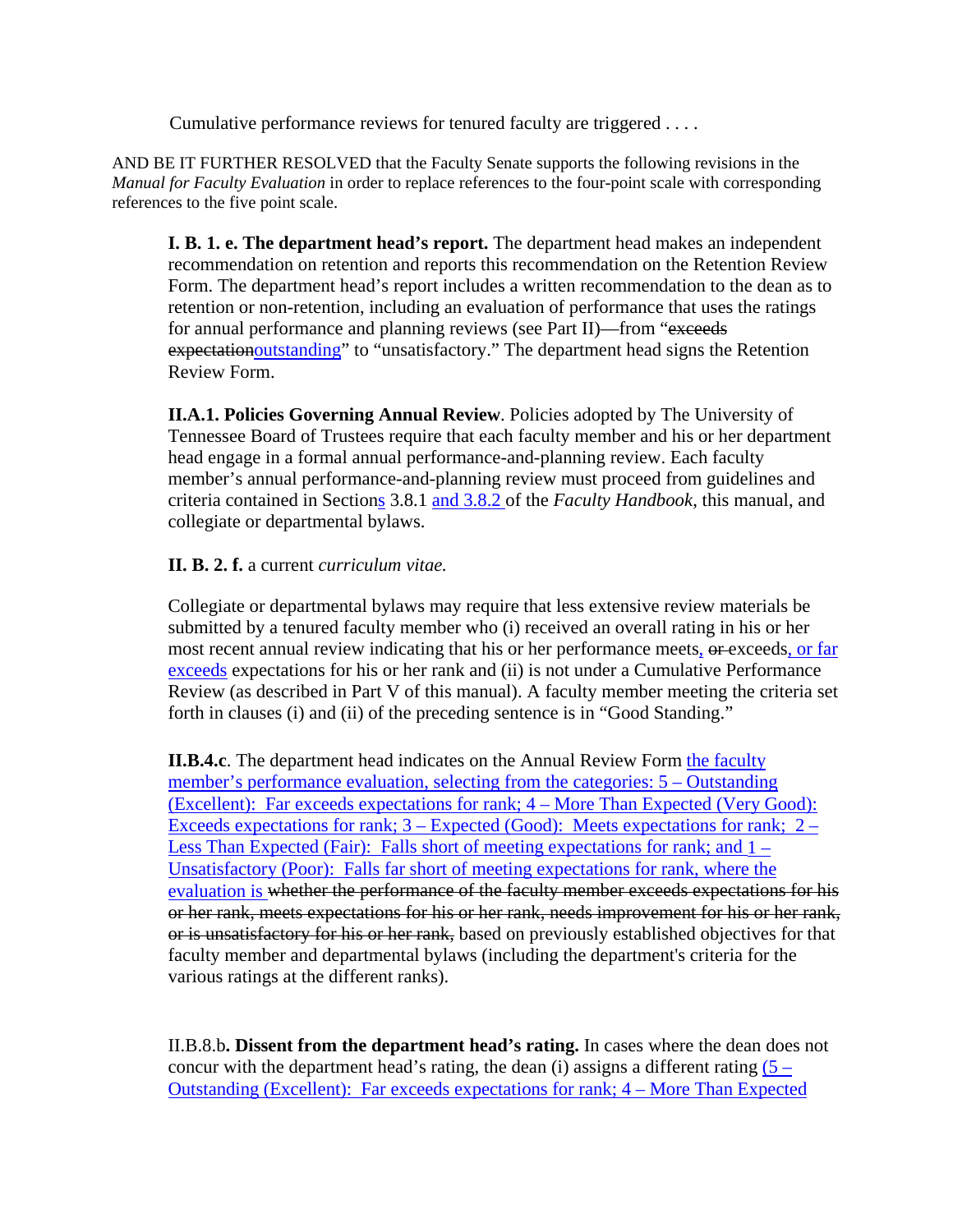(Very Good): Exceeds expectations for rank; 3 – Expected (Good): Meets expectations for rank; 2 – Less Than Expected (Fair): Falls short of meeting expectations for rank; and 1 – Unsatisfactory (Poor): Falls far short of meeting expectations for rank) indicating whether the performance of the faculty member exceeds expectations for his or her rank, meets expectations for his or her rank, needs improvement for his or her rank, or is unsatisfactory for his or her rank which is based on previously established objectives for that faculty member and departmental bylaws (including the department's criteria for the various ratings at the different ranks), and (ii) prepares a written rationale summarizing the reasons for his or her dissent from the department head's rating. Copies of the dean's rating and rationale must be forwarded to the faculty member and the department head.

**II. B. 8. d. Transmitting the Annual Review Forms.** The dean forwards the Annual Review Form for each faculty member, together with any attachments and any written responses received from the faculty member and the department head, to the chief academic officer by the deadline established in the Faculty Evaluation Calendar. In addition, the dean prepares a spreadsheet listing all faculty and the ratings for each  $(5 -$ Outstanding (Excellent): Far exceeds expectations for rank; 4 – More Than Expected (Very Good): Exceeds expectations for rank; 3 – Expected (Good): Meets expectations for rank; 2 – Less Than Expected (Fair): Falls short of meeting expectations for rank; and 1 – Unsatisfactory (Poor): Falls far short of meeting expectations for rankexceeds expectations, meets expectations, needs improvement, unsatisfactory), organized by academic department, and forwards the spreadsheet to the chief academic officer with the Annual Review Forms.

**II.B.9. Chief Academic Officer's Review of the Annual Review Forms.** The chief academic officer reviews the Annual Review Forms, indicates a final decision on the rating to be assigned to the faculty member  $(5 - Outstanding)$  (Excellent): Far exceeds expectations for rank; 4 – More Than Expected (Very Good): Exceeds expectations for rank; 3 – Expected (Good): Meets expectations for rank; 2 – Less Than Expected (Fair): Falls short of meeting expectations for rank; and  $1 -$ Unsatisfactory (Poor): Falls far short of meeting expectations for rank) (exceeds expectations for his or her rank, meets expectations for his or her rank, needs improvement for his or her rank, unsatisfactory for his or her rank), and signs the form. Fully executed copies of the Annual Review Form will be returned to the faculty member, the department head, and the dean. In cases where the chief academic officer does not concur with the rating given by the dean, the chief academic officer (a) assigns a different rating, indicating whether the performance of the faculty member (5 – Outstanding (Excellent): Far exceeds expectations for rank; 4 – More Than Expected (Very Good): Exceeds expectations for rank;  $3 -$  Expected (Good): Meets expectations for rank; 2 – Less Than Expected (Fair): Falls short of meeting expectations for rank; and 1 – Unsatisfactory (Poor): Falls far short of meeting expectations for rank) and which is exceeds expectations for his or her rank, meets expectations for his or her rank, needs improvement for his or her rank, or is unsatisfactory for his or her rank, based on previously established objectives for that faculty member and departmental bylaws (including the department's criteria for the various ratings at the different ranks), and (b) prepares a narrative summarizing the reasons for his or her dissent from the dean's rating. Copies of the chief academic